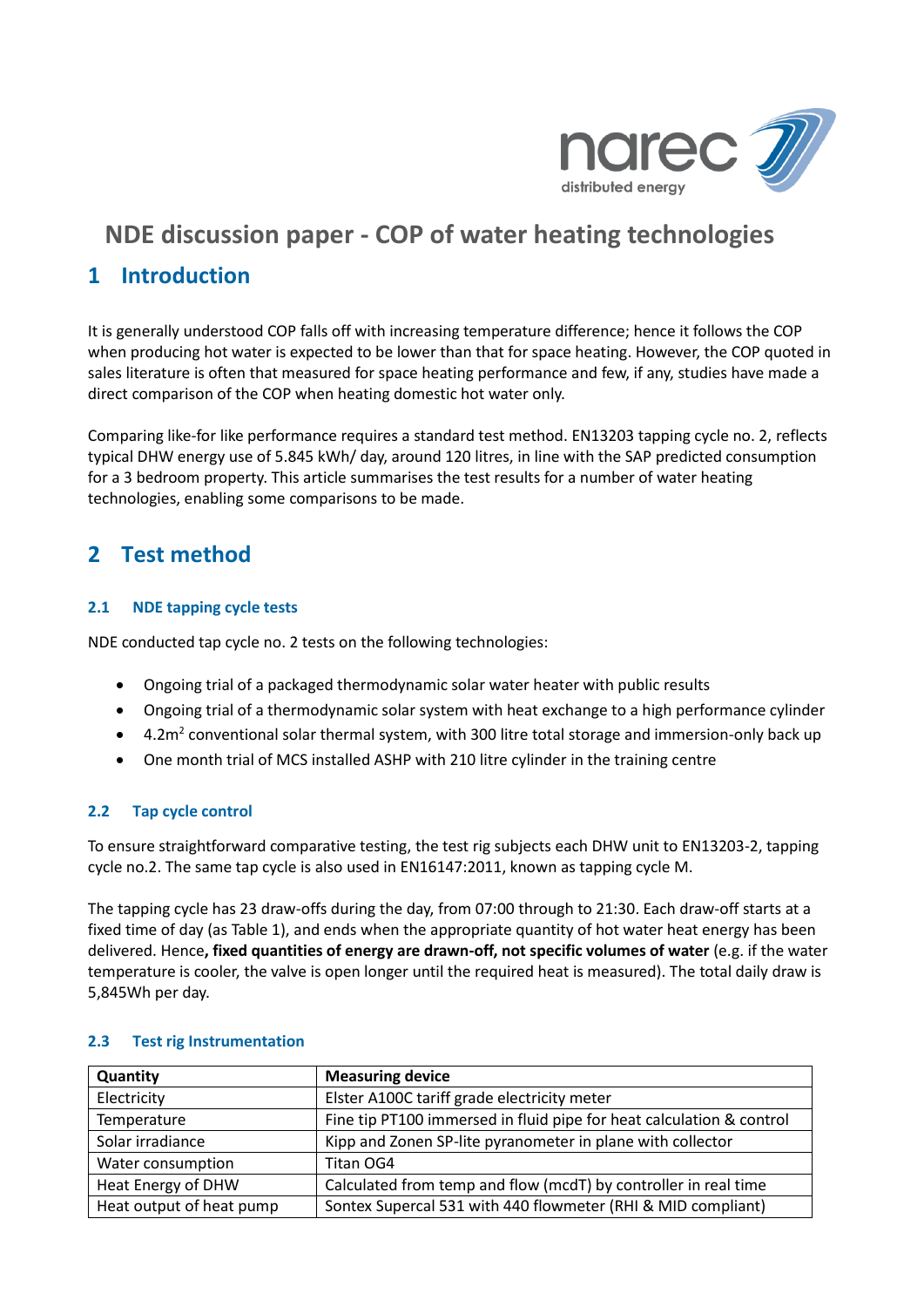# **3 Results**

Results are presented for:

- Thermodynamic panel, from February to August, in lab
- Conventional solar water heater with immersion back up, for June to September, in lab
- ASHP unvented cylinder system for part August and September, in training centre

The COP values in the tables include the tank heat loss as part of the hot water load in order to give a realistic comparison with what would be achieved in service, whereby the system would have to produce energy to overcome the tank losses.

# **3.1 Thermodynamic panel**

The thermodynamic system is a single panel, 210 litre unit with compressor and ancillary equipment housed in the top of the tank casing. The unit was fitted with a timeswitch to ensure it only operated between 6:30 and 21:00 hrs. In general, the unit would heat the cylinder and switch off on its thermostat by around 3 or 4pm, the setpoint being 55°C. Table 2 shows the monthly average data for the unit.

| Month    | External ambient | In-plane solar | Electricity | Coefficient of  |
|----------|------------------|----------------|-------------|-----------------|
|          | temperature °C   | irradiance Wh  | consumption | Performance COP |
|          |                  |                | (Ehp)       | (COPhp)         |
| January  | 7.0              | 307            | 5735        | 1.43            |
| February | 8.7              | 1789           | 5514        | 1.50            |
| March    | 10.1             | 2743           | 4491        | 1.87            |
| April    | 12.2             | 2206           | 4258        | 1.91            |
| May      | 15.0             | 2733           | 3839        | 2.10            |
| June     | 17.9             | 2667           | 3655        | 2.19            |
| July     | 18.8             | 2758           | 3784        | 2.23            |
| August   | 16.3             | 2689           | 3603        | 2.27            |

*Table 2; performance test data for thermodynamic unit*

The data presented online [\(http://www.narecde.co.uk/thermodynamic-panel-data/\)](http://www.narecde.co.uk/thermodynamic-panel-data/) shows the total daily COP and irradiance plotted as a bar chart. Fig. 3 shows the results for June.



#### *Fig.3 Daily thermodynamic system results for June*

The COP (including the tank loses) is very close to 2.5 on several occasions, surpassing that required to qualify as renewable under the European Commission Renewable Energy Directive. On 12<sup>th</sup> June it is 2.50.

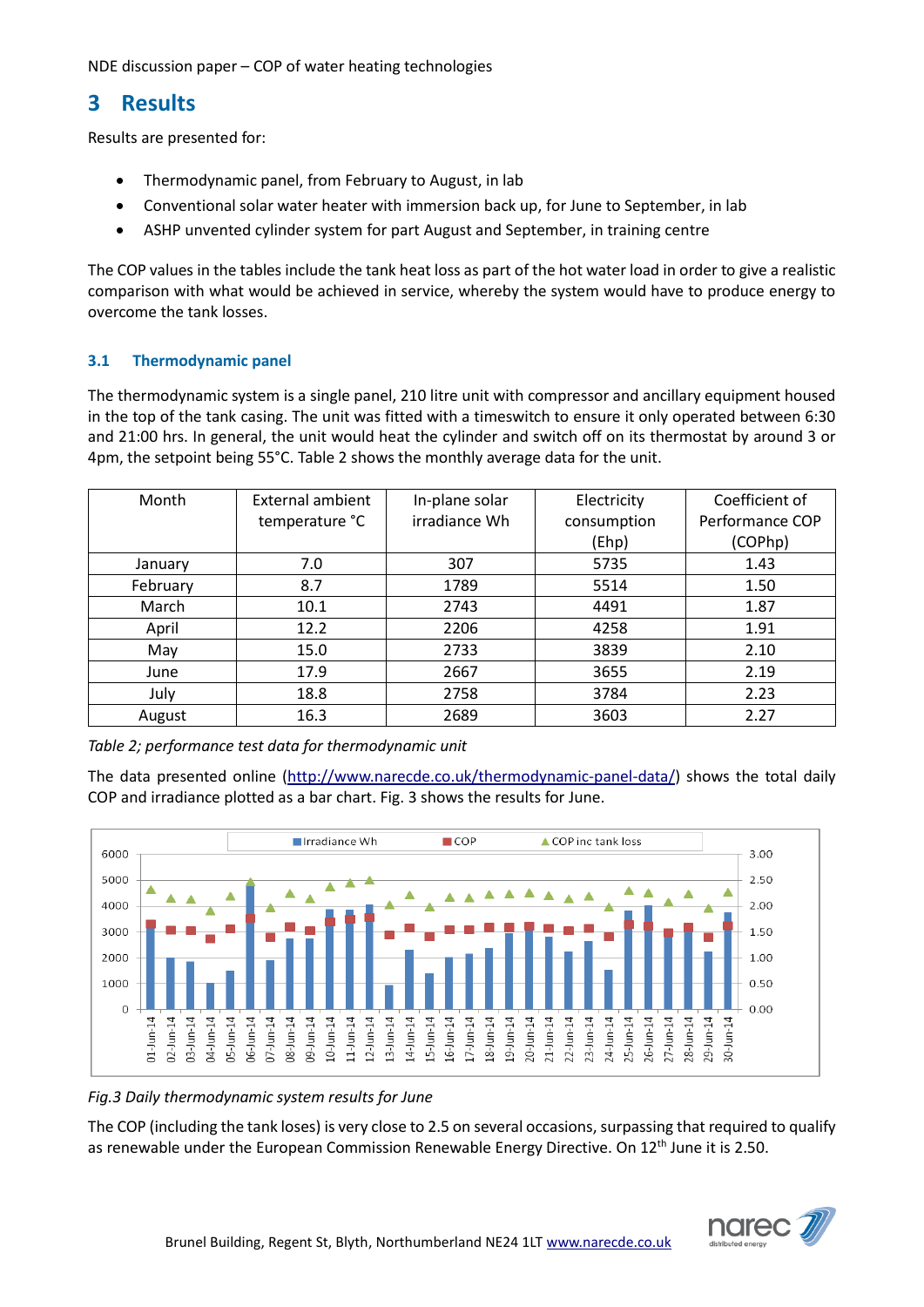# **3.2 Conventional solar thermal**

Two flat plate collectors are mounted on the building roof at 30° tilt angle, with total aperture area of 4.2 $m<sup>2</sup>$ feeding a storage volume of 300 litres comprising 150 litres dedicated solar volume, 150 litre with back up via a immersion heater timed for 5pm to 8pm, setpoint 55°C. The solar controller was set similar to industry good practice settings of 65° maximum tank temperature, dT on of 6° and dT off of 4°C. The test commenced on June  $6<sup>th</sup>$ , with solar contribution from June  $10<sup>th</sup>$  (due to a sensor fault).



Fig.5 shows the results for June.

# *Fig.5 June COP and irradiance data for solar thermal system*

The daily variation is strongly related to the solar irradiance, with a peak COP of 48 achieved on June 12th when total in-plane irradiance was 6550 Wh/m<sup>2</sup>. Conversely, it falls to 1.98 on 15<sup>th</sup> June when solar irradiance was only 2735 Wh/m<sup>2</sup>. As the test did not commence until June 6th, data is not available for earlier months. The monthly averages are presented in Table 3.

| Month     | External ambient | In-plane solar | Electricity | Coefficient of  |
|-----------|------------------|----------------|-------------|-----------------|
|           | temperature °C   | irradiance Wh  | consumption | Performance COP |
| June      | 17.9             | 4741           | 1801        | 13.0            |
| Julv      | 18.8             | 4449           | 3861        | 8.0             |
| August    | 16.3             | 4068           | 2787        | 5.0             |
| September | 15.8             | 2890           | 4085        | 2.38            |

*Table 3; performance test data for solar thermal + immersion unit*

# **3.3 Air source heat pump and 250 litre cylinder**

The NDE training centre has heating and hot water provided by a Mitsubishi EcoDan 8.5kW air source heat pump fitted by MCS contractors along with an OSO 250 litre twin coil mains pressure cylinder. The cylinder also has solar thermal, but to ensure this test was air-source only, the solar circuit was drained and valved off. The building space heating remained switched off throughout the test to ensure all electricity consumed is for DHW preparation only.

A duplicate control system ensures the same tapping cycle is drawn as per the other tests in the Brunel building. Limited results are available; from 21<sup>st</sup> to 26<sup>th</sup> August and from 8<sup>th</sup> September onwards due to staff holidays. The September data is presented in Fig. 6.

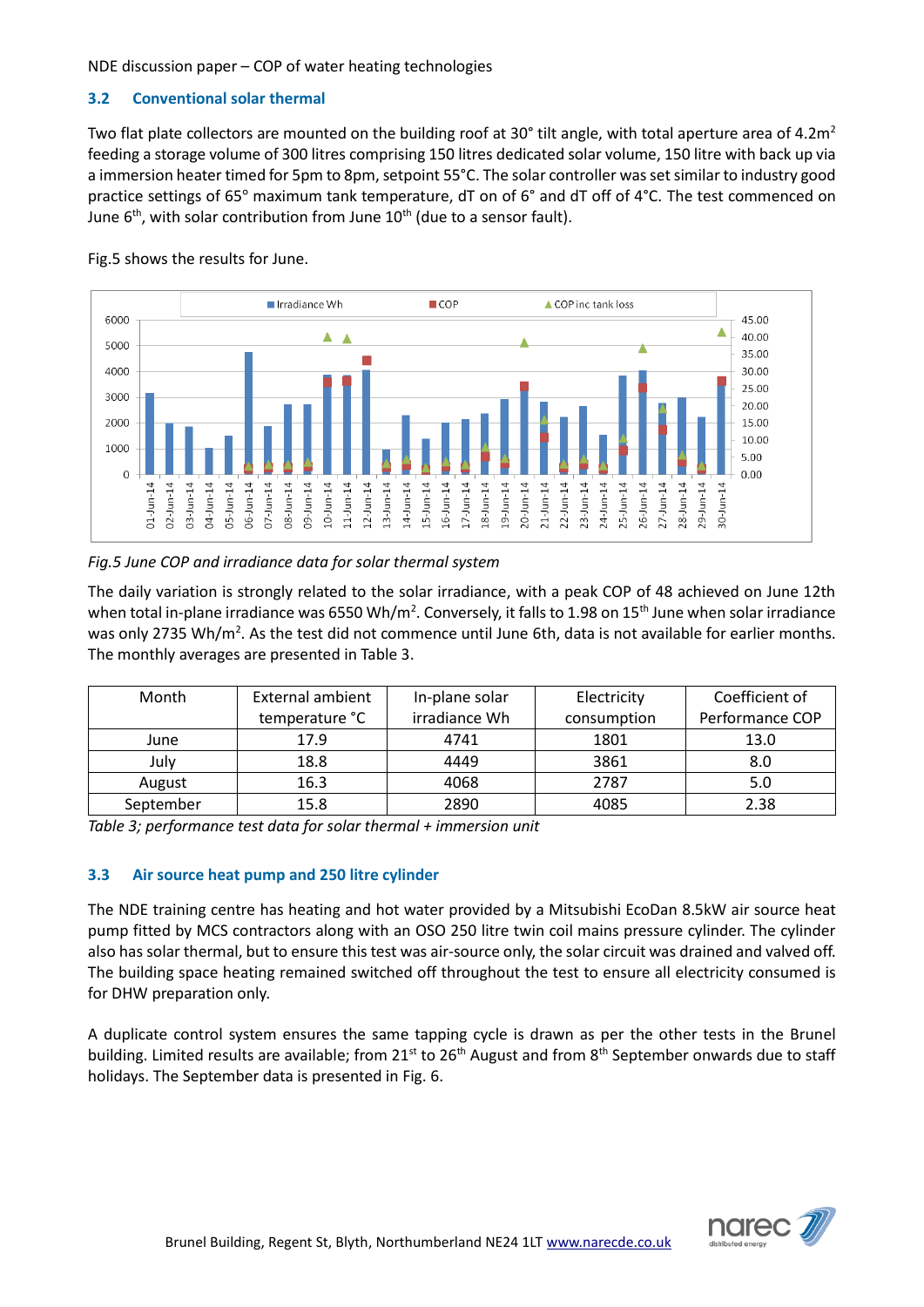

*Fig.6 September COP and outdoor temperature data for ASHP system*

Fig.6 shows the available data for September. Daily COP for the DHW system including tank loss is reasonably consistent within the range 1.44 to 1.88, with average for the month of 1.59.

The COP is shown in Fig.6 in three ways:

*COP heat pump* is the ratio of heat energy delivered to tank (measured by the heat meter) divided by the electricity consumed and is the closest comparison to the heat pump lab test EN 14511:2011, (albeit at the higher flow temperature than that usually reported at A7W35)

*COP domestic hot water system* is the daily total domestic hot water energy draw off (5845Wh) divided by the total electricity consumed by the heat pump in that day. Hence, it takes no account of tank losses.

*COP domestic hot water system inc tank loss* includes the tank losses as part of the hot water load on the system, as per the thermodynamic test. The standing loss is that declared by the manufacturer at 1.95 kWh/day [\(http://www.osohotwater.co.uk/domestic-products/solarcyl-twin-coil.html\)](http://www.osohotwater.co.uk/domestic-products/solarcyl-twin-coil.html)

The COPs are represented in Figure 7. COPdhwsl includes tank losses and can be compared with the other two technologies.



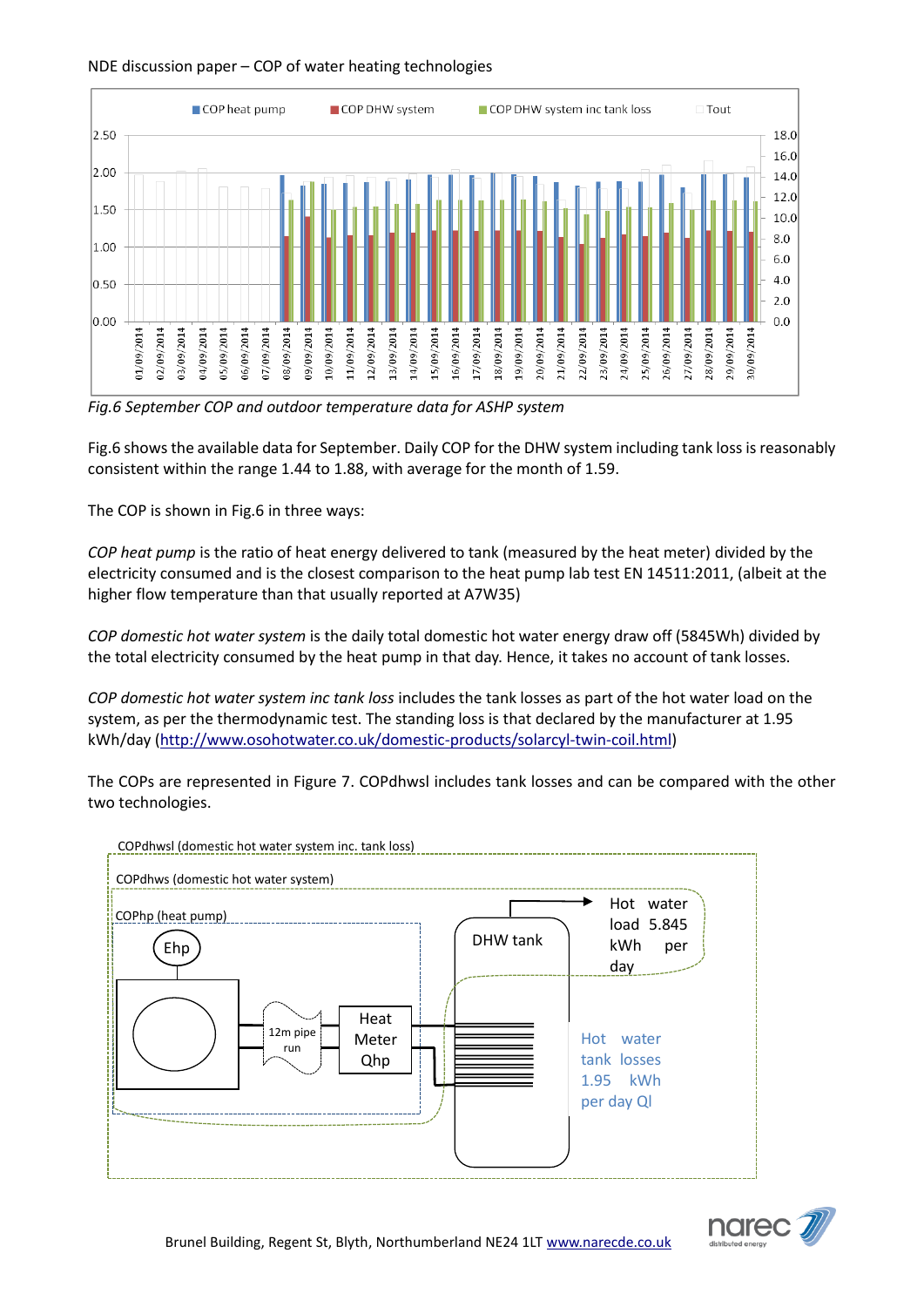*Fig.7 showing boundaries assumed for the COP values for ASHP*

### **3.4 Seasonal Performance Factor SPF and COP**

Ofgem [1] define the SPF as "*a measure of the operating performance of an electric heat pump heating system over a year. It is the ratio of the heat delivered to the total electrical energy supplied over the year"*

The SEPEMO project [2] describes SPF as *evaluation of field measurement data according to the defined system boundaries*, and notes (p.17): *There are different existing standards and regulations for calculating the SPF. These calculation methodologies are mainly based on input from the testing standard EN 14511. The system boundaries of testing standards are however focused on the heating or cooling unit itself. In comparing test results, the system integration is not taken into account. Therefore these standards do not include the entire energy consumption of the auxiliary drives on the heat sink and heat source side*.

Four SPF methodologies are used in SEPEMO, which include an increasing amount of auxiliary devices in the system e.g. circulator pumps, air source fans etc, mainly focused on space heating systems.

*SPFH1 contains only the heat pump unit and evaluates the performance of the refrigeration cycle. The system boundaries are similar to COP defined in EN 14511.* It is therefore effectively a lab test, but may exclude the energy consumption of any air fan or ground pump.

*SPF<sub>H2</sub>* contains the heat pump unit and the equipment to make the source energy available (e.g. ground pump, air fan) *for the heat pump. SPFH2 evaluates the performance of the HP operation, and this level of system boundary responds to SCOPNET in prEN 14825 and the RES-Directive requirements*. It is therefore effectively a lab test, but includes the energy consumption of any air fan or ground pump.

*SPFH3 contains the heat pump unit, the equipment to make the source energy available* (e.g. ground pump, air fan) *and the back up heater. SPFH3 represents the heat pump system and thereby it can be used for comparison to conventional heating systems* (e.g. oil, gas boilers etc). The back-up heater consumption to 'make-up' temperature for high load conditions e.g winter and DHW production may have a critical impact on the SPF, especially in a poorly designed or operated system where electric boost heating is often used.

*SPFH4 contains the heat pump unit, the equipment to make the source energy available, the back up heater and all auxiliary drives including the auxiliary of the heat sink system. SPFH4 represents the heat pump heating system including all auxiliary drives which are installed in the heating system.* It is therefore similar to SPF<sub>H3</sub> but with the addition of pump energy in the heat distribution system.

# 3.4.1 SPF or COP for water heaters?

All the above SPFs are aimed at reporting performance of systems predominantly for space heating. Although hot water service can also be measured using SPF<sub>H3</sub> and SPF<sub>H4</sub>, in order to compare hot water performance of different water heaters the product COP should be determined using tapping cycles to give fair comparison, as the tank losses need to be included.

EN16147:2011 provides a test method to achieve this and determine the COP<sub>dhw</sub> – defined as '*coefficient of performance which is determined by the use of EU reference tapping cycles and which includes the heat losses of the storage tank*'

[1] [https://www.ofgem.gov.uk/key-term-explained/seasonal-performance-factor-spf\)](https://www.ofgem.gov.uk/key-term-explained/seasonal-performance-factor-spf) [2] [http://ec.europa.eu/energy/intelligent/projects/sites/iee-projects/files/projects/documents/sepemo](http://ec.europa.eu/energy/intelligent/projects/sites/iee-projects/files/projects/documents/sepemo-build_final_report_sepemo_build_en.pdf)[build\\_final\\_report\\_sepemo\\_build\\_en.pdf](http://ec.europa.eu/energy/intelligent/projects/sites/iee-projects/files/projects/documents/sepemo-build_final_report_sepemo_build_en.pdf)